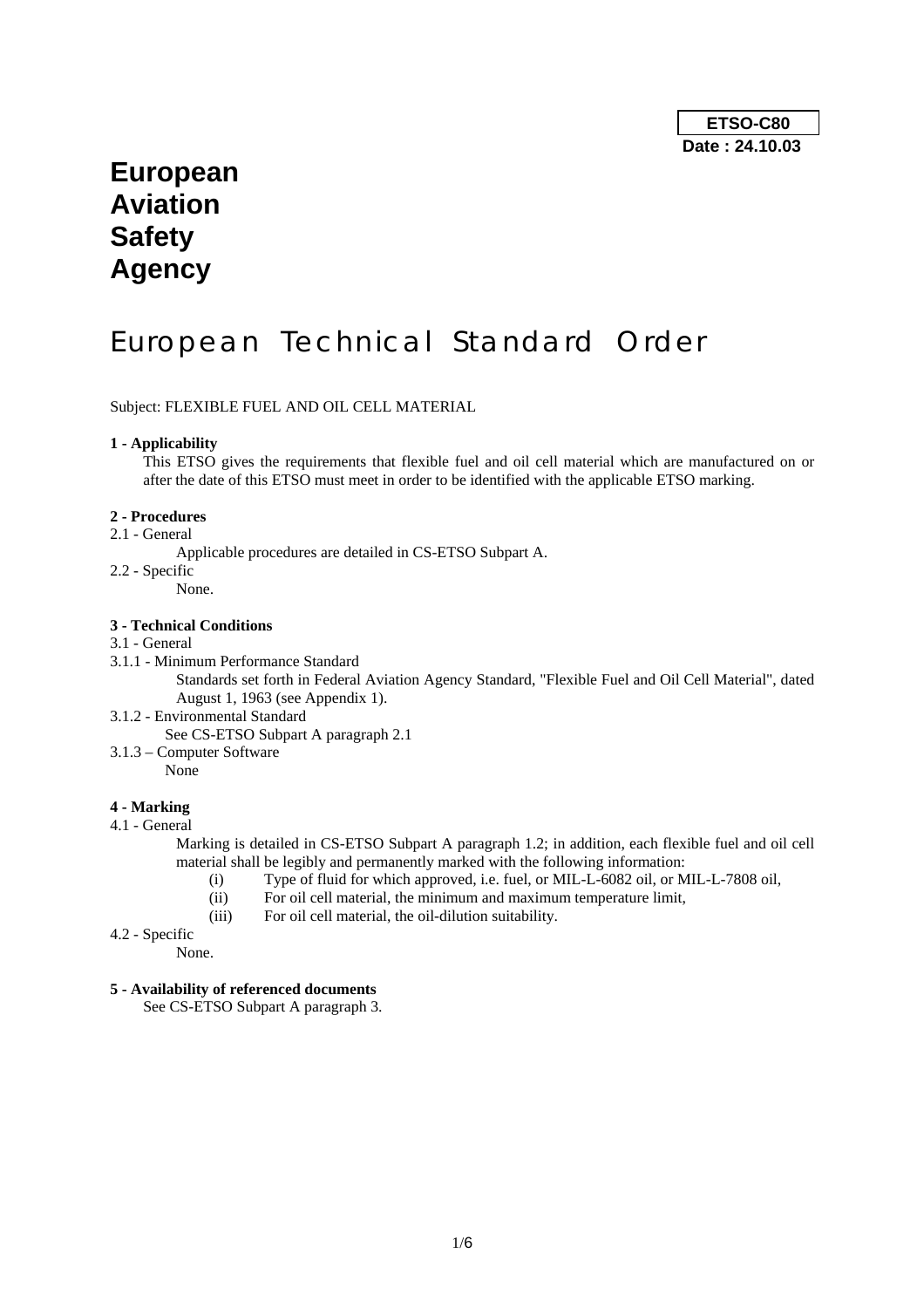## **APPENDIX 1**  FEDERAL AVIATION AGENCY STANDARD **FOR** FLEXIBLE FUEL AND OIL CELL MATERIAL

 **1.0** *Purpose.* To specify minimum requirements for flexible fuel and oil cell material intended for use in fuel and oil tanks of aircraft.

**2.0** *Scope.* This standard covers the requirements of fuel and oil cell material in which hydrostatic loads are resisted by the structure of the cavity or tank and not by the cell material itself.

#### **3.0** *General Requirements.*

**3.1** *Materials.* Samples of flexible fuel and oil cell materials and construction techniques shall be subjected to and satisfy the following tests prescribed under paragraph 4.0

**4.0** *Tests.* The applicable tests for substantiating flexible fuel and oil cell material and construction techniques are indexed below in Table I.

TABLE I

| <b>Tests</b>                    | Par. No. | Oil | Fuel |
|---------------------------------|----------|-----|------|
| Leakage <sup>1</sup>            | 5.0      | X   | X    |
| Aging                           | 6.0      | X   | -    |
| Slosh                           | 7.0      | X   | X    |
| Stand                           | 8.0      | X   | X    |
| Humidity                        | 9.0      | X   | X    |
| Fluid Resistance of             | 10.0     | X   | X    |
| <b>Exterior Surfaces</b>        |          |     |      |
| Permeability                    | 11.0     |     | X    |
| Fuel Contamination <sup>2</sup> | 12.0     |     | X    |
| <b>Oil Dilution Resistance</b>  | 13.0     | X   |      |
| Inner Liner Strength            | 14.0     | X   | X    |
| Seam Adhesion                   | 15.0     | X   | X    |
| <b>Puncture Resistance</b>      | 16.0     | X   | X    |
| Low Temperature                 | 17.0     | X   | X    |
| Leakage                         |          |     |      |

**4.1** *Test Samples.* Test samples shall consist of the following :

 a. Two cells with outside dimensions of 24x30x30 inches containing fittings representative of those used in tank construction for airframe installation. One cell to be used for stand test (par. 8.0), the other for all other cell tests.

b. Two  $12x12$  inch samples of composite cell construction. One for humidity test (par. 9.0), the other for puncture test (par. 16.0).

 c. One sample of inner layer ply, without barrier, approximately 900 square inches in area including seam for inner liner strength test (par. 14.0) and seam adhesion test (par. 15.1).

d. One sample 6x6 inch inner layer ply, without barrier for all other inner layer tests.

 e. Two permeability samples as specified in paragraph 11.0. None of these samples shall be preplasticized with fluid prior to testing.

**4.2** *Test Fluids.* Unless otherwise specified, the following test fluids shall be used in testing the different tanks.

a. Fuel Tank: Test fluid conforming to MIL. Spec. MIL-S-3136, Type III.

b. Oil Tank: Oil conforming to MIL. Spec. MIL-L-6082, Grade 1100.

c. Oil Tank: Oil conforming to MIL. Spec. MIL-L-7808.

**5.0** *Leakage.* Each cell, with all openings sealed and with the minimum of external support necessary to maintain the cell shape, shall be subjected to an internal air pressure of 2.0 p.s.i. The cell shall then be completely submerged in water or completely covered with soapy water. Leakage indicated by air bubbles in the water or soapy water solution shall be cause for rejection. Alternate methods of checking leakage may be used if approved by the Authority.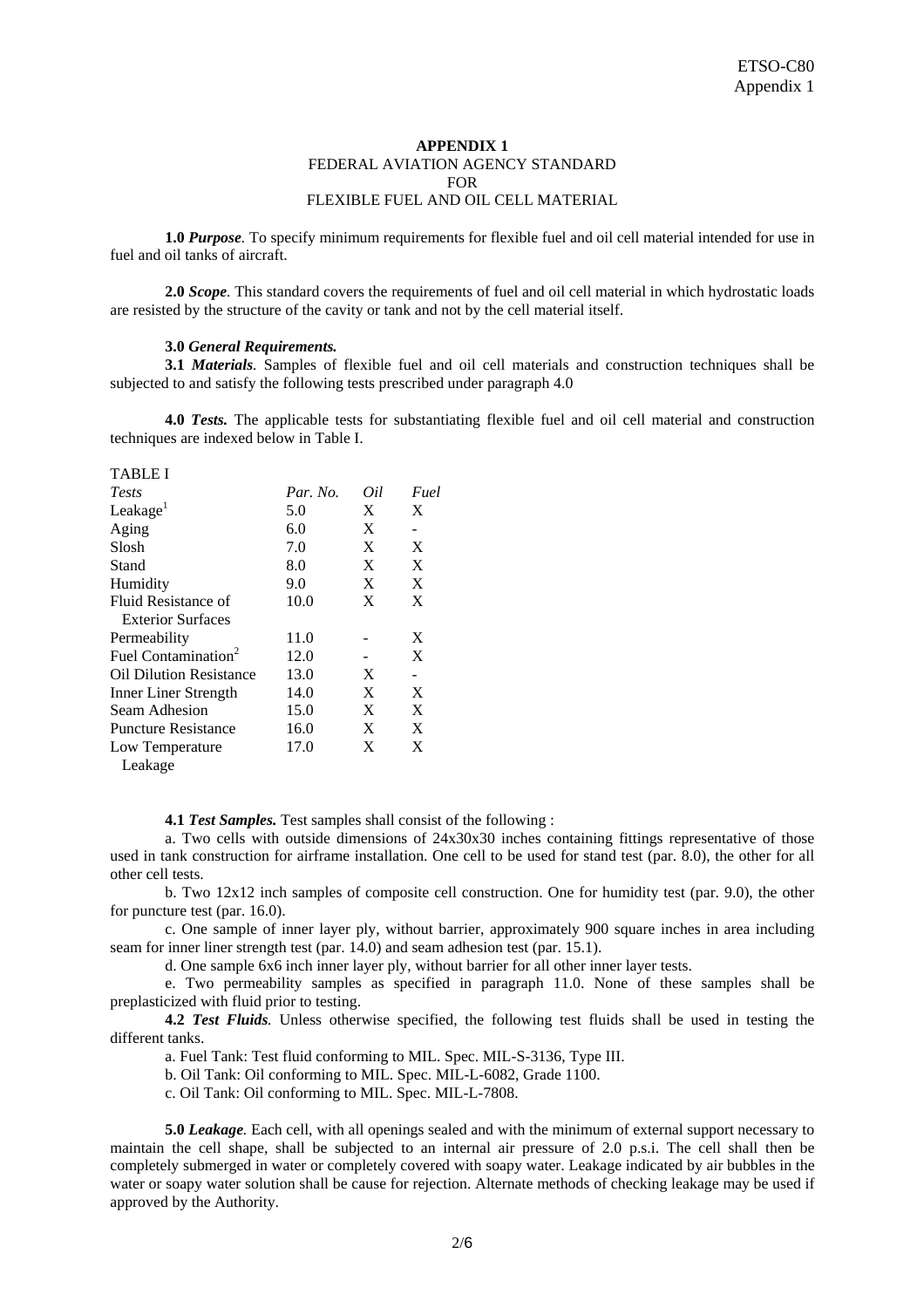**6.0** *Aging.*

**6.1** *Test Conditions.* The maximum temperature capability of oil cell material shall be selected by the manufacturer and stated as a limitation under  $\S$  514.86(c) (2). During the tests, the test fluid temperature shall be uniformly maintained throughout the cell.

 **6.1.1** *Test Duration.* This test shall be conducted for period of 200 hours.

 **6.1.2** *Test Procedure.* The cell shall be filled with 80 gallons of either test fluid 4.2b. or c. as applicable. At the end of the test period, the cell shall show no sins of deterioration or other unsatisfactory conditions.

 **7.0** *Slosh.*

 **7.1** *Test Conditions.* The following test conditions shall prevail during slosh test.

**7.1.1** *Rocking Angle.* The slosh rocking angle shall be 30 degrees total, approximately 15 degrees on either side of' the horizontal position.

**7.1.2** *Mounting Axis.* The cell shall be mounted in such a manner that the 24 inch dimension is vertical. This position shall be known as the horizontal position.

**7.1.3** *Fluid Temperatures.* The temperature of the fluid during the slosh test shall be as shown in the table below:

#### *Test Fluid Temperatures*

|      | <b>Test Fluid</b> Temperatures                    |  |
|------|---------------------------------------------------|--|
| Fuel | $135^{\circ}$ ± 10° F.                            |  |
| Oil  | Maximum temperature $(\pm 10^{\circ} \text{ F.})$ |  |
|      | selected by manufacturer and stated as            |  |
|      | a limitation                                      |  |

**7.14** *Test Duration.* This test shall be run as follows:

a. Slosh for 25 hours at 16 to 20 c.p.m., or

b. Slosh for 40 hours at 10 to 16 c.p.m.

**7.15** *Test Procedure.* The test cell complete with filler cap, vents, and typical outlet fittings shall be installed in a suitable mounting structure, then mounted on the support jig and rocker assembly. Sections of flexible hose shall be connected to the vent and outlet fittings. The other end of each of these sections shall be rigidly attached to the support jig. The hoses shall be installed and supported in a manner representative of an actual installation in an aircraft.

 The tank mounting structure is to be representative of an actual aircraft fuel cell compartment. Recommendations of' the cell manufacturer for supporting or mounting the fuel cell in the aircraft fuel cell compartment are to be incorporated. The interior of the support jig shall be completely lined with brown paper held in place by a suitable adhesive.

 The test specimen shall be filled two-thirds full with the applicable test fluid containing a suitable dye. For fuel cells, one-half' gallon of' water shall also be added. For oil cells intended for use in aircraft using an oil dilution system, 30 percent by volume of' fluid 4.2a. shall be added to the test fluid. At the conclusion of this test, the test specimen shall be completely filled with the applicable test fluid and thoroughly inspected for leakage or other evidence of' failure.

**8.0** *Stand Test.* This test shall be conducted on the second test cell as provided for in paragraph 4.1a. The test cell may be installed in the support structure used for the slosh test or a similar structure which is lined with brown paper. The cell shall be filled with the appropriate test fluid containing a satisfactory staining agent. There should be no leakage or evidence of other failure at the end of 90 days under these conditions.

**9.0** *Humidity.* A 12x12 inch sample of the composite cell construction shall be subjected for a total period of 15 days to the following 24-hour test cycle.

a. 8 hours at  $130^{\circ} \pm 3^{\circ}$  F. and 100 percent relative humidity

b. 4 hours cooling to approximately  $70^{\circ} \pm 3^{\circ}$  F.

c. 8 hours at  $70^{\circ} \pm 3^{\circ}$  F. and 100 percent relative humidity.

d. 4 hours heating to  $130^{\circ} \pm 3^{\circ}$  F. There shall be no corrosion, peeling, cracking, warping, blistering, delamination or discoloration of the cell after this period.

**10.0** *Fluid Resistance of Exterior Surfaces.* The cell shall be placed in a container sufficiently large to permit immersion to one-half the depth of the cell in the applicable test fluid. The cell shall be immersed for 24 hours at ambient temperature, after which it will be removed and examined. The exterior surface of the cell construction shall show no unsatisfactory swelling, blistering, dissolution, or other deterioration.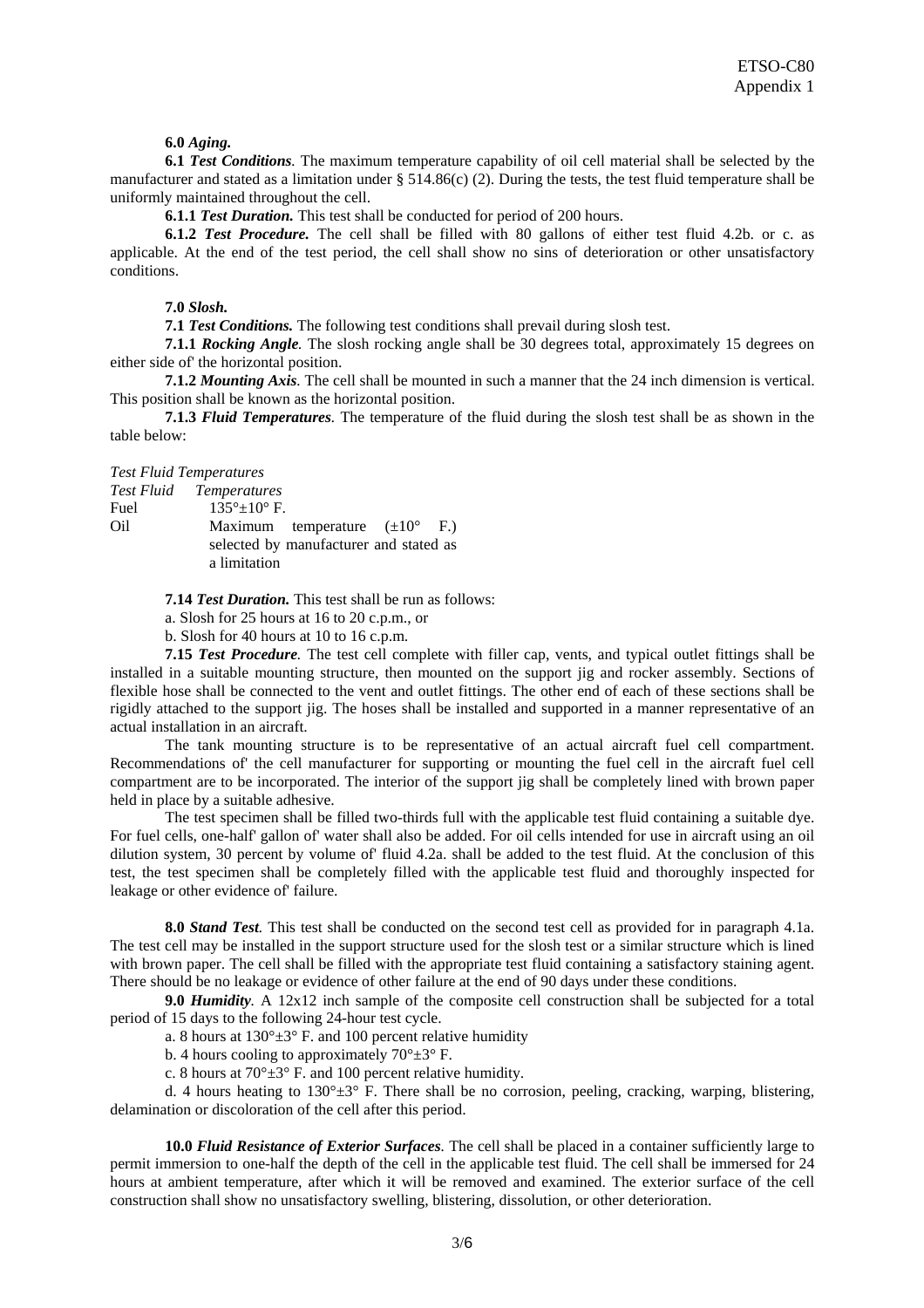### **11.0** *Permeability.*

 **11.1** *Test Apparatus.* The test apparatus shall consist of' the following:

a. Two permeability cups and rings constructed in accordance with Figure 1.

b. A nylon solution shall be used for sealing the test disk to the permeability cup.

**11.1.1** *Preparation of Test Specimens*. The uncured inner liner shall be applied to a 10x10 inch piece of corrugated fiberboard coated on one side with a suitable water soluble breakaway agent. The exposed surface of the inner liner shall be coated with prime cement and barrier resin (if required) in accordance with applicable manufacturing specifications. The assembly shall be wrapped with cellophane and covered with a suitable waterproof bag.

 The assembly shall be vulcanized as in normal production. After vulcanizing, the waterproof bag and cellophane shall be removed and the inner liner shall be removed from the fiberboard using water as necessary. Free moisture shall be wiped from the assembly and it shall be conditioned 24 hours at a constant temperature of  $77^{\circ}$ ±5° F. and a relative humidity of 40±5 percent. Two 2.5 inch diameter disks shall be cut from the vulcanized panel. One hundred ml. of test fluid specified in paragraph 4.2a. shall be placed in each of the permeability cups. Nylon solution shall be applied to the face of the cup flanges covering the area inside the bolt circle. The nylon solution shall be allowed to come almost to dryness, then the test disks shall be applied to the cups with the barrier, if any, facing outward. The assemblies shall be completed by attaching the bolting rings and tightening the bolts in accordance with the following schedule:

| <b>Inner Liner Type</b>   | <b>Bolt Torque</b> |
|---------------------------|--------------------|
| Gum stock                 | 5 to 10 in.-lb.    |
| Coated fabrics            | 15 to $20$ in.-lb. |
| Unsupported plastic films | 20 to 25 in.-lb.   |

**11.1.2** *Test Procedure*. Permeability cups prepared as specified above shall be placed in a suitable rack in a constant temperature of  $77^{\circ} \pm 5^{\circ}$  F. and a relative humidity of 40 $\pm$ 5 percent.

 After allowing 1 hour for equilibrium, the cups shall be weighed to the nearest 0.005 gram and placed in the rack with the faces of the cups facing upward (test disks up). The cups shall be kept at the above constant temperature for 24 hours, then weighed to check for seal integrity. The bolts shall be retorqued if necessary. The cups shall then be inverted (test disks down) in a rack that permits free access of air to the test disks.

 Cups shall be weighed at the end of the third, fifth, and eighth day after inverting. Defective films or leaks caused by faulty assembly will usually be found when making the weighing on the third day. The diffusion rate calculation shall be made on the fifth day to eighth day period and expressed as fluid ounces per square foot per 24 hours. The permeability shall be less than 0.025 fluid ounces per square foot per 24 hours for each sample tested.

NOTE.—Diffusion expressed in fluid ounces per square foot per 24 hours equals the gram loss of the test specimen per 24 hours multiplied by a factor K which is defined as follows:

$$
K = \frac{144}{(Sp. gr.)(29.573)(3.142)R^2}
$$

Where

sp.gr. = Specific gravity of test fluid at  $77^{\circ}$  F.

 $R =$  Inside radius of test cup expressed in inches.

#### **12.0** *Fuel Contamination.*

**12.1** *Nonvolatile Gum Residue*. A five gram sample of the inner layers up to the barrier, shall be diced up into approximately 0.062 inch squares and placed in a flash containing 250 ml. of test fluid as specified in paragraph 4.2a. and allowed to stand for 48 hours at  $77^{\circ} \pm 5^{\circ}$  F.

 The contaminated test fluid shall be decanted off, and the nonvolatile gum residue determined by Method 3302 of Federal Test Method Standard No. 791,<sup>4</sup> ASTM D381-54T, except that the total evaporation time shall be 45 minutes. The nonvolatile material shall not exceed 60 milligrams per 100 ml. of the contaminated fluid.

**12.1.1** *Stoved Gum Residue.* The beakers containing the nonvolatile material shall be placed in an appropriate bath maintained constantly at a temperature of  $572^{\circ} \pm 9^{\circ}$  F. for 30 minutes. After cooling in a closed container, the beakers shall be weighed. The staved gum residue shall not exceed 20 milligrams per 100 ml. of the contaminated fluid, after necessary corrections have been made for preformed gums originally present in the test fluid.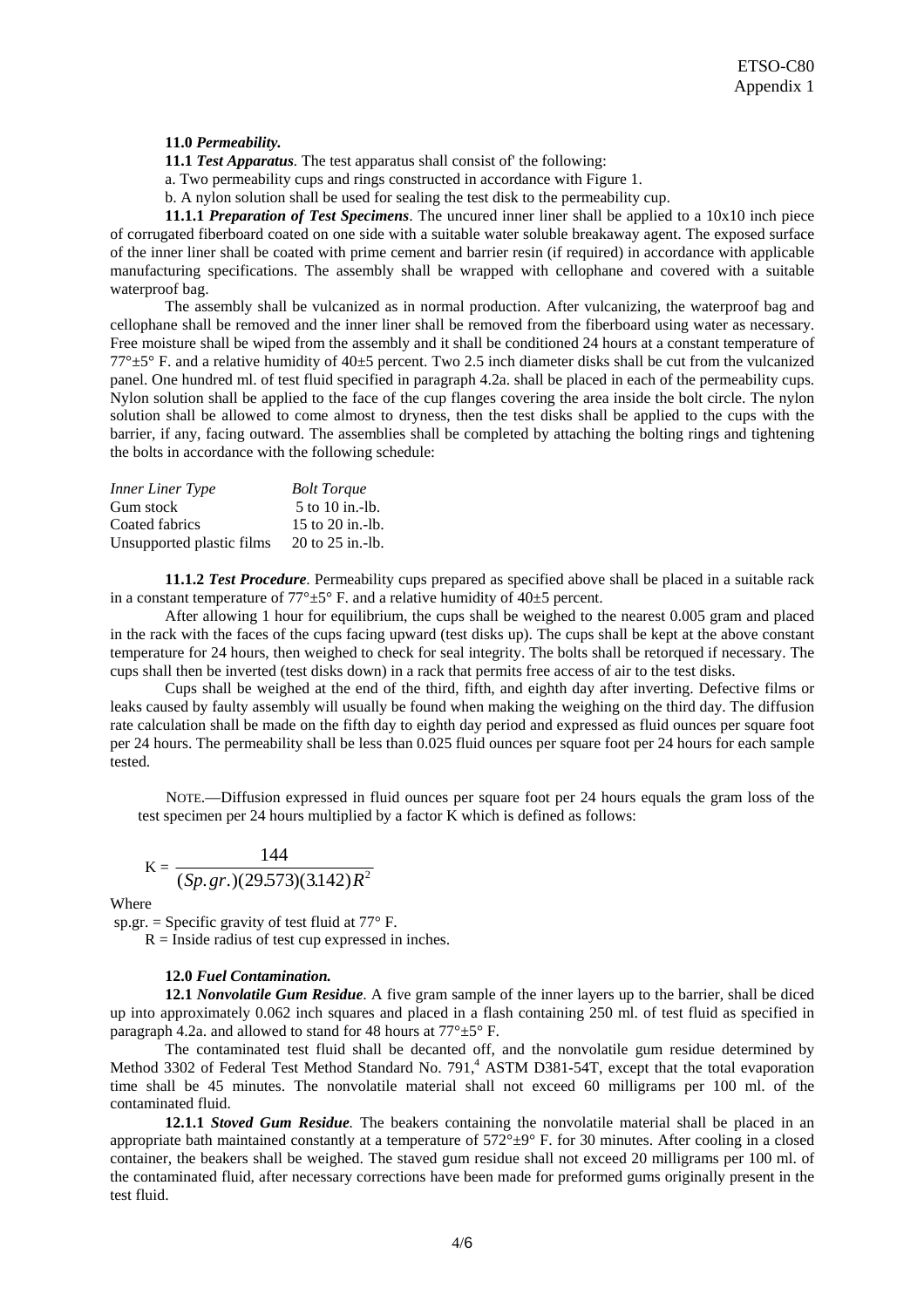**13.0** *Oil Dilution Resistance*. Tensile and elongation tests shall be made on the inner layer ply according to the methods described in Federal Test Method Standard No.  $601<sup>5</sup>$  Methods 4111 and 4121, respectively. Before and after the tests the test specimens shall be immersed for 48 hours at room temperature in the appropriate oil diluted 30 percent by volume with test fluid specified in paragraph 4.2a. The tensile properties shall not be reduced more than 40 percent from the original values, and the Shore A durometer hardness shall not vary more than 15 points from the original value.

#### **14.0** *Inner Liner Strength***.**

**14.1** *Gum Inner Liner Strength*. The strength of the gum inner layer ply, without barrier, shall be determined in accordance with Federal Test Method Standard No. 601,<sup>5</sup> Method 4111 before and after immersion in the test fluid specified in paragraph 4.2a. for 72 hours at a temperature of  $135^{\circ} \pm 3^{\circ}$  F. The tensile strength shall also be determined before and after immersion in water for 72 hours at a temperature of  $135^\circ \pm 3^\circ$ F. The tensile strength shall not be reduced more than 50 percent for fuel immersion and 20 percent for water immersion calculated on the basis of the original cross-sectional area.

**14.2** *Fabric Inner Liner Strength*. The tensile strength of the fabric inner layer ply, without barrier, shall be determined in accordance with Specification CCC-T-191,<sup>5</sup> Method 5100 before and after immersion in test fluid specified in paragraph 4.2a. for 72 hours at a temperature of 135°±3° F. The tensile strength shall also be determined before and after immersion in water for 72 hours at a temperature of  $135^{\circ} \pm 3^{\circ}$  F. The tensile strength shall not be reduced more than 20 percent for fuel immersion and 50 percent for water immersion calculated on the basis of the original cross-sectional area.

**15.0** *Seam Adhesion*. The seam adhesion of the inner layer ply to itself before and after immersion in the test fluid specified in paragraph 4.2a for 72 hours at a temperature of  $135^{\circ} \pm 3^{\circ}$  F. shall be tested within 4 hours along the length of the seam by the strip back method using a jaw separation rate of 2 inches per minute in accordance with Federal Test Method Standard No. 601,<sup>5</sup> Method 8011. Where the adhesion of the seam is less than the strength of the material, the adhesion shall be a minimum of 6 pounds per inch.

**15.1** *Seam Adhesion (Alternate Procedure).* As an alternate procedure to the above, the seam adhesions of the inner-layer ply to itself may be tested by cutting a strip of inner-layer material one inch wide having a seam made in the same manner as is used in the tanks submitted under paragraph 4.1a. This seam shall be perpendicular to and midway in the length of the strip. When a tensile load has been applied of sufficient magnitude to break the strip, there shall be no failure of the seam.

**16.0** *Puncture Resistance.* A cell wall shall be fastened in a specimen holder in accordance with Figure 2. A piercing instrument with its end conforming to Figure 2 shall be forced against the cell wall at approximately the centre of the area enclosed by the specimen holder. The force required to puncture the cell shall not be less than 15 pounds.

**17.0** *Low Temperature Leakage.* The cell supporting structure cavity shall be lined with brown paper and the cell installed in the structure. The cell shall be completely filled with the appropriate test fluid containing a staining agent and allowed to stand for seven days at  $135^\circ \pm 10^\circ$  F. The cell shall then be emptied and subjected to an air dry out at 155°±5° F for seven days. The cell shall then be completely refilled with the appropriate test fluid containing a straining agent, cooled to -65°±5° F. and allowed to stand a this temperature a minimum of three days. The test fluid in contact with the cell inner liner shall have reached -65° F. prior to the start of the three-day period. The cell shall be instrumented by placing thermo-couples against the inside surface of the cell liner, one with six inches of the top surface on one side panel and the other within six inches of the bottom surface on the opposite side panel. At the end of the three-day period, the cell shall be brought back to room temperature, drained and examined internally and externally for fluid leakage or other evidence of failure. Any indication of failure shall be cause for rejection.